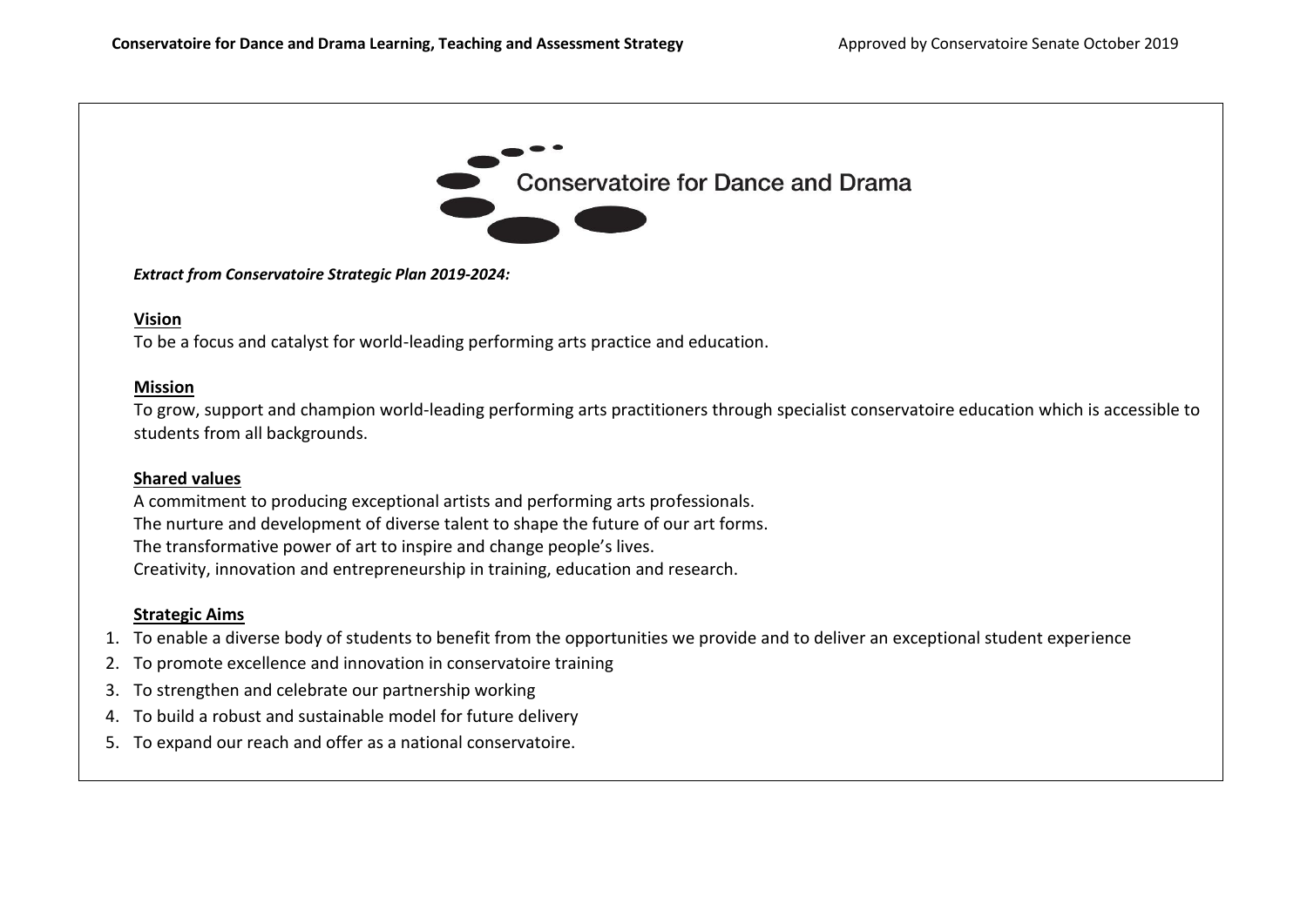## **CONSERVATOIRE LEARNING, TEACHING AND ASSESSMENT STRATEGY**

# **CONSERVATOIRE STRATEGIC PLAN STRATEGIC AIMS AND OBJECTIVES ALLIED TO THE CONSERVATOIRE LEARNING, TEACHING AND ASSESSMENT STRATEGY**

| <b>CONSERVATOIRE</b>      | Strategic aim 1: To enable a diverse body of students to | <b>Objective 1:</b> Our students will remain at the centre   |
|---------------------------|----------------------------------------------------------|--------------------------------------------------------------|
| <b>STRATEGIC</b>          | benefit from the opportunities we provide and to deliver | of our mission and, through a conservatoire                  |
| <b>PLAN</b>               | an exceptional student experience                        | education, will continue to thrive and succeed in the        |
|                           |                                                          | performing arts professions.                                 |
| <b>STRATEGIC AIMS AND</b> | Strategic aim 2: To promote excellence and innovation in | <b>Objective 3:</b> We will add value to research, teaching, |
| <b>OBJECTIVES</b>         | conservatoire training                                   | and knowledge exchange, and support world-leading            |
|                           |                                                          | quality                                                      |
|                           | Strategic aim 5: To widen our reach and offer as a       | <b>Objective 9: To grow through expanding our</b>            |
|                           | national conservatoire                                   | partnerships and affiliations, and to develop as a           |
|                           |                                                          | national conservatoire, encouraging multi-site,              |
|                           |                                                          | multi-media and multi-disciplinary collaboration             |
|                           |                                                          | within and without the Conservatoire.                        |
|                           |                                                          |                                                              |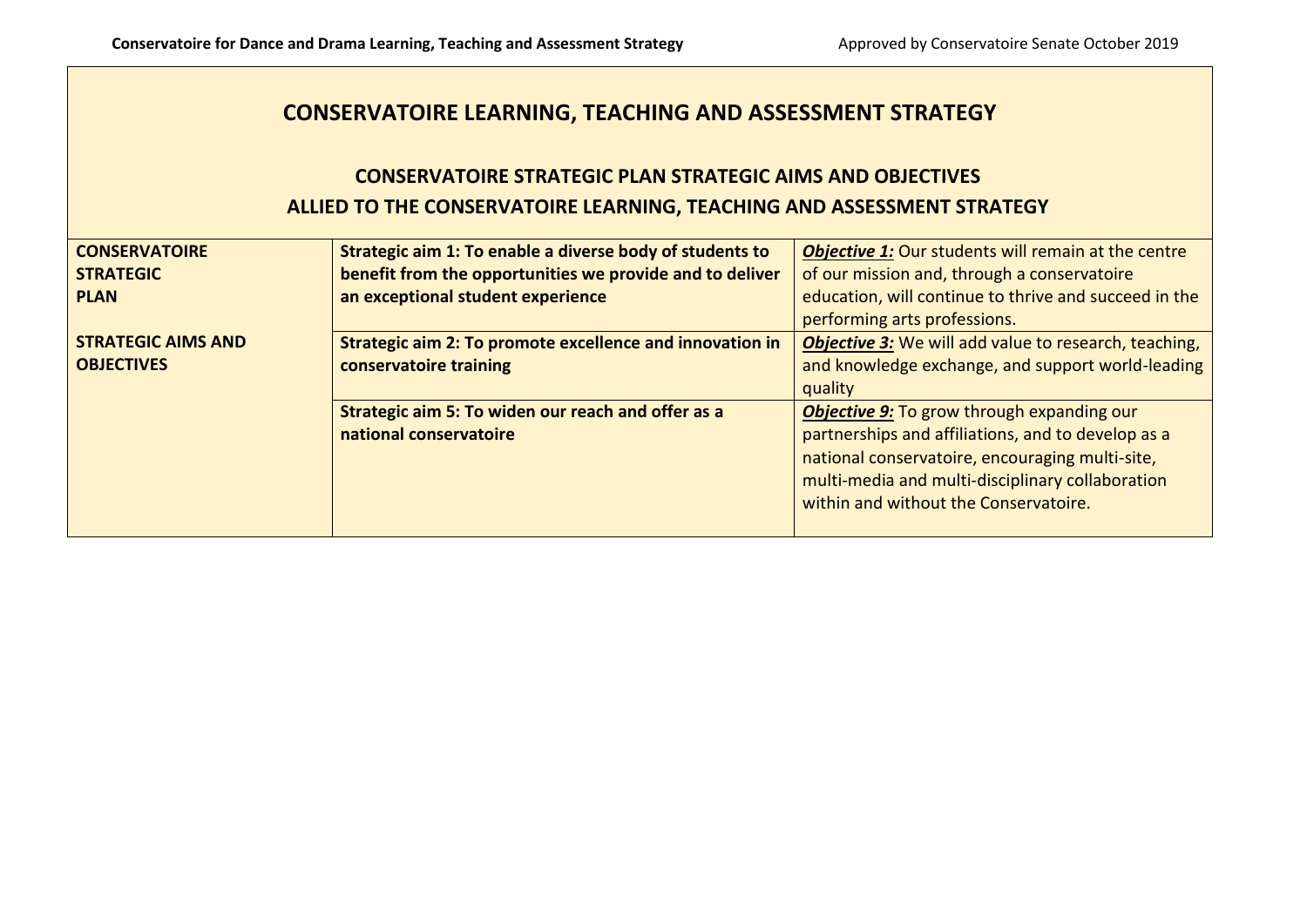| <b>CONSERVATOIRE LEARNING, TEACHING AND ASSESSMENT STRATEGY</b>                                                                |                                                                                                                                                                                                                       |                                                                                                                                                                                                                                                                                                                                                                                                                                                                                                                                                                                                                                                                                                                                                                                                                                                                                                                                                                                                                 |  |  |
|--------------------------------------------------------------------------------------------------------------------------------|-----------------------------------------------------------------------------------------------------------------------------------------------------------------------------------------------------------------------|-----------------------------------------------------------------------------------------------------------------------------------------------------------------------------------------------------------------------------------------------------------------------------------------------------------------------------------------------------------------------------------------------------------------------------------------------------------------------------------------------------------------------------------------------------------------------------------------------------------------------------------------------------------------------------------------------------------------------------------------------------------------------------------------------------------------------------------------------------------------------------------------------------------------------------------------------------------------------------------------------------------------|--|--|
| <b>STRATEGIC AIM</b>                                                                                                           | <b>OBJECTIVES THAT WILL ACHIEVE THIS AIM</b>                                                                                                                                                                          | MEASURES AND TARGETS THAT THIS OBJECTIVE MIGHT ENTAIL/PROMOTE                                                                                                                                                                                                                                                                                                                                                                                                                                                                                                                                                                                                                                                                                                                                                                                                                                                                                                                                                   |  |  |
| 1. Learning and Student<br><b>Diversity</b><br>To embed and deliver<br>excellence in learning within<br>a diverse student body | a) To nurture and develop a diverse<br>student body of exceptional calibre<br>through a student-centred<br>approach to assessment,<br>progression and success, and<br>inclusive methods of learning and<br>assessment | <b>Measures and Targets:</b><br>a)<br>Continue to sustain and grow the diversity of the student population, through each<br>school's commitment to Widening Participation (to increase the proportion of BAME<br>students to 21% by 2022);<br>Ensure that decisions taken by Schools' recruitment, academic teams and committees<br>including Senate, are demonstrably strategically aligned with the Conservatoire's<br>Access and Participation Plan;<br>Increase the number of shared dissemination opportunities, which focus upon<br>inclusive and resourceful approaches to teaching learning and assessment methods<br>across all schools;<br>Embed authentic assessment opportunities into all future course design and delivery,<br>which support the development of the Conservatoire graduate attributes;<br>New courses and those undergoing periodic review are subjected to a comprehensive<br>review of their assessment strategies to ensure coherence and eliminate unnecessary<br>assessment. |  |  |
|                                                                                                                                | b) To deliver a responsive and<br>evolving curriculum that meets the<br>diversity of needs of student talent                                                                                                          | b) Measures and Targets:<br>Grow, monitor and measure the number of opportunities for students to learn<br>through work-related and industry-focused projects with practitioners in the field, to<br>develop graduates as inquiring, expert and confident practitioners;<br>Develop the range of diversity of programmes offered within the CDD portfolio to<br>include potential shared and collaborative partnerships;<br>Ensure that students receive constructive timely feedback that enables them to<br>monitor and reflect upon their individual performance;<br>Further improve learning support mechanisms to enable students to develop as<br>independent learners, enhancing their capacity for analytical, critical and creative<br>thinking through their practice;<br>Embed self and/or peer assessment into provision;<br>Schools commit to strategic professional development of teaching & learning,<br>professional services, and support staff.                                              |  |  |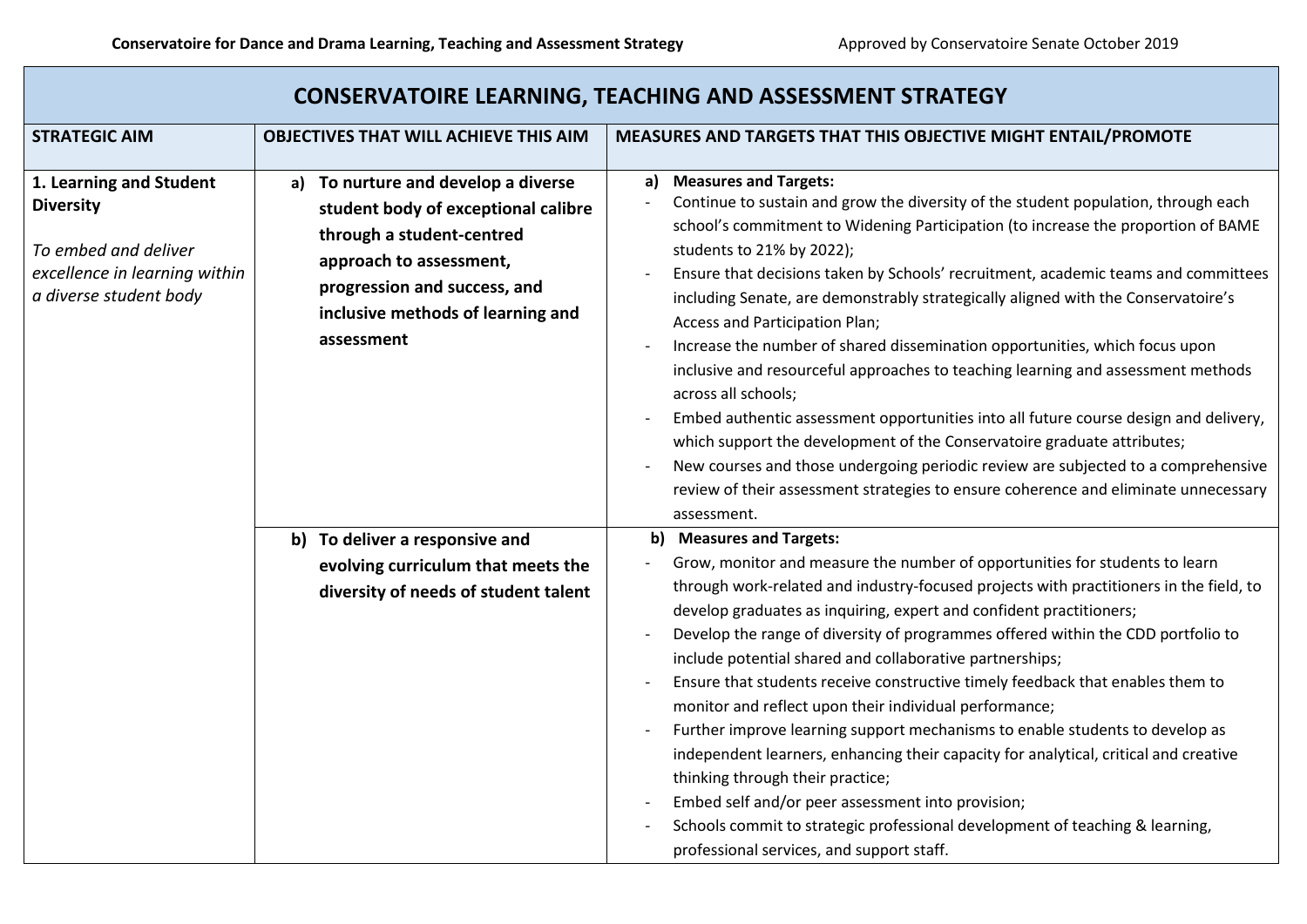|                                                                                                                                                                                         | To foster and embed research into<br>C)<br>pedagogy, particularly within<br>Somatics and embodied learning,<br>and to explore and develop best<br>practice in performance-based<br>assessment                       | <b>Measures and Targets:</b><br>C)<br>Increase number of applications by teaching staff and student support staff for<br>continued professional development, including attainment of HEA fellowships and/or<br>teaching qualifications such as the PG Dip ALTHE;<br>Systematically create a schedule of curriculum review across all schools to ensure<br>that its accessibility, currency and inclusion of research and/or advanced scholarship,<br>places an approach to pedagogy at the cutting edge of the discipline;<br>Continue to support early and mid-career research activities, focusing on the eight<br>core themes that facilitate the research strategy 2018-2022;<br>Develop a cross school culture for research mentorship, support and collaboration<br>Formalise systems around appraisal and peer review within schools, with<br>opportunities to share good practice in and across schools;<br>Collaboration between the schools for ensemble shows;<br>Driving research projects (such as those with NCCA and LCDS around contact improv<br>and Cyr wheel, and also NCCA and LAMDA combining voice and circus).                                                                                                                                                                                                                                                                                    |
|-----------------------------------------------------------------------------------------------------------------------------------------------------------------------------------------|---------------------------------------------------------------------------------------------------------------------------------------------------------------------------------------------------------------------|--------------------------------------------------------------------------------------------------------------------------------------------------------------------------------------------------------------------------------------------------------------------------------------------------------------------------------------------------------------------------------------------------------------------------------------------------------------------------------------------------------------------------------------------------------------------------------------------------------------------------------------------------------------------------------------------------------------------------------------------------------------------------------------------------------------------------------------------------------------------------------------------------------------------------------------------------------------------------------------------------------------------------------------------------------------------------------------------------------------------------------------------------------------------------------------------------------------------------------------------------------------------------------------------------------------------------------------------------------------------------------------------------------------------------|
| 2. Industry-employable<br><b>Graduates</b><br>To produce exceptional<br>artists and performing arts<br>professionals who are<br>equipped to become leading<br>practitioners in the arts | a) To produce graduates that meet<br>the Conservatoire's definition of<br>'graduate attributes', who are<br>prepared for lifelong careers with<br>transferable skills that complement<br>their artistic proficiency | <b>Measures and Targets</b><br>a)<br>Consistently engage with industry partners to understand the changing requirements<br>of employers an industry;<br>In partnership with employers, undertake projects to explore and define<br>Conservatoire graduate attributes (the 'Graduate Destinations project'); develop a<br>common set of graduate attributes to promote achievement, employability and<br>employment, enabling students to reach their full potential;<br>Develop and evolve the role of SAC for enabling students to become fully effective<br>and engaged partners in many academic processes;<br>Promote student employability through the integration of work-related student<br>activities both in and outside of the curriculum and in collaboration with industry<br>Create and manage an accurate dataset of small start-up projects across schools -<br>find ways to disseminate this across the student platform;<br>Working in collaboration with industry partners and professionals, create professional<br>development opportunities and platforms for schools to promote business and<br>entrepreneurship. For example, business start-up and funding applications;<br>Create opportunities for, and promote, cross-collaborations post-graduation;<br>Promote and develop alumni networks to support the connectivity of alumni and<br>their continued skills development post-graduation. |